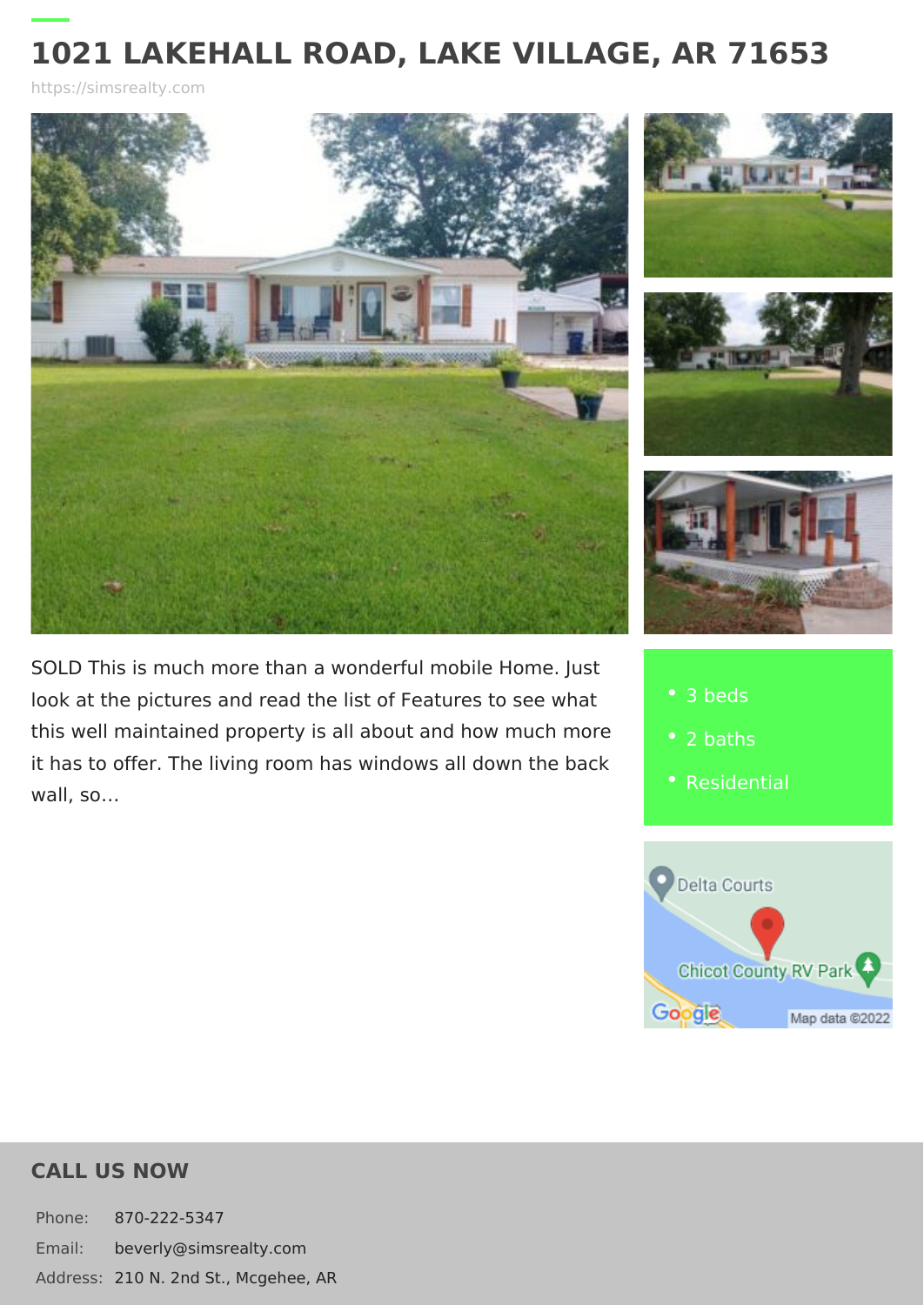## BASIC FACTS

Bedrooms3 Bathrooms2 Area: 1344 sq ft Lot size 0.59 acres Parking Large concrete driveway with 4<br>Type Residential parking spots. **StatusSold** 

- 4' Chain-Link Fence Surrounds The Property Only Open To T
- All Appliances Stay Except Washer/Dryer
- Concrete Seawall & Boat Ramp w/Pads To Protect Your Boat
- Concrete Walkway Down One Side Of Back Yard
- Front Porch w/Custom Made Cedar Posts and Matching Shutt
- Gates To Separately Fenced-in Backyard Including Gate At E That Opens to Large Concrete Driveway That Goes To The Bo
- GENERAC & Central H/A Serviced Every Year
- Large Concrete Pad To Water The Whole Width Of The Back
- Large Utility Room & Mud Room
- . Master Bathroom Has Large Jetted Tub & Shower with an Ele Fireplace
- Move-in ready
- . New Architectural Roof w/ Ridge Beam Less Than 1 Year Old
- New Doubled-Paned Windows
- . Nice Storm Cellar Located Under The South End Of The Cove
- Primary bedroom suite with full bath and walk-in closet.
- Quiet neighborhood
- The Beautiful Tile Bar & Stools on Covered Patio STAY

## CALL US NOW

Phone: 870-222-5347 Email: beverly@simsrealty.com Addres 2:10 N. 2nd St., Mcgehee, AR